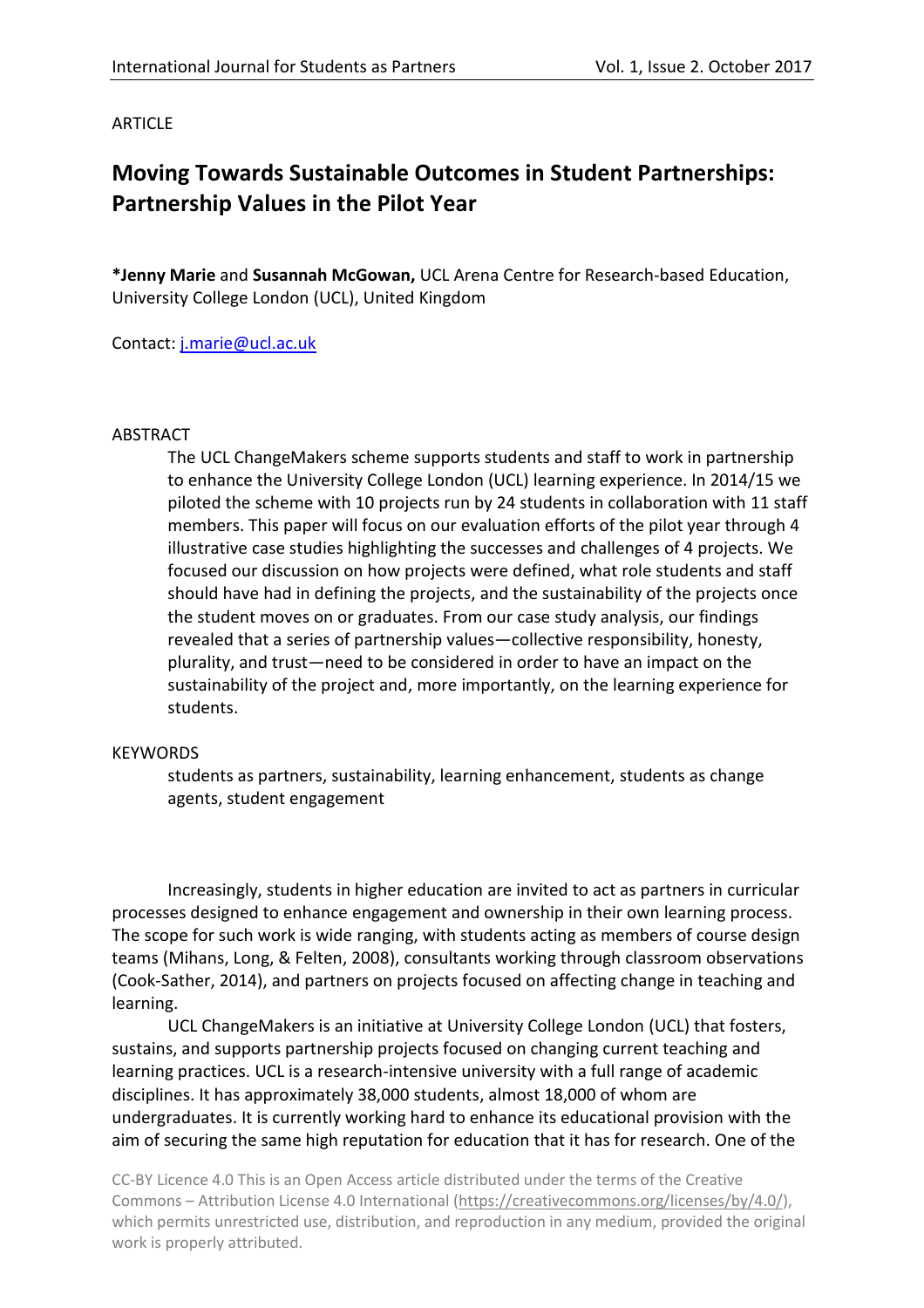objectives of its 20-year vision, UCL 2034, is to ensure students are "full partners in the future of UCL" (UCL, 2014).

Currently in its fourth year, the UCL ChangeMakers initiative has progressed and evolved from a "students as change agents" model (Dunne & Zandstra, 2011), which has arisen in the UK from the University of Exeter scheme of the same name. UCL ChangeMakers has moved away from this model, whereby the university empowers students to initiate and run their own enhancement projects towards a model where students work as partners alongside staff, determining and carrying out projects collaboratively.

At the start of the pilot year of the initiative, a call was sent out to all UCL students via staff to participate in the pilot UCL ChangeMakers scheme. The call asked students if they had an idea for how to improve the UCL education experience in exchange for a small stipend, with students on a project sharing £200. We received twenty project proposals. There was no selection criteria process in place, and while 20 projects began, this reduced to 10 projects over the following six months. No record was kept of student reasons for dropping projects.

The participating students met with UCL ChangeMakers staff to outline projects and were advised to find a staff partner to align their projects to discipline-specific advice and support. A total of 24 students worked in teams on the 10 projects, with each team working with one or two staff partners. UCL ChangeMakers staff provided generic advice and support around suggested research practices and practical matters related to booking rooms and catering. The projects began throughout the academic year and while they officially ran until the end of June, few continued beyond the exam period beginning in March.

In this first year, students reported high levels of satisfaction with the initiative and large personal gains such as an enhanced sense of community and belonging, a sense of empowerment, improved teamwork and communication skills, and a better understanding of how the university works. Comments in the end-of-project questionnaire included:

- "Taking part in an initiative like this really enhanced the sense of community that UCL holds"
- "I feel a bit more like a part of UCL"
- "It made me feel like I could do something beneficial for our community on campus. It felt like everything that I was being taught in university was coming into fruition"
- "It allows for connecting with other members of UCL and with your own classmates. It is a way to enhance team skills and to learn how to communicate ideas"
- "It made me understand better how the behind-the-scenes works at UCL."

On the surface this was a highly successful pilot year. Our working assumption at the time was that as the students' work was directed towards enhancing the learning experience at UCL there would be gains in that area. However, our decision to evaluate the projects a year later prompted us to question our initial assumptions and focus on what happened to the projects and what student and staff perceptions yielded in terms of their own lessons learned from the pilot.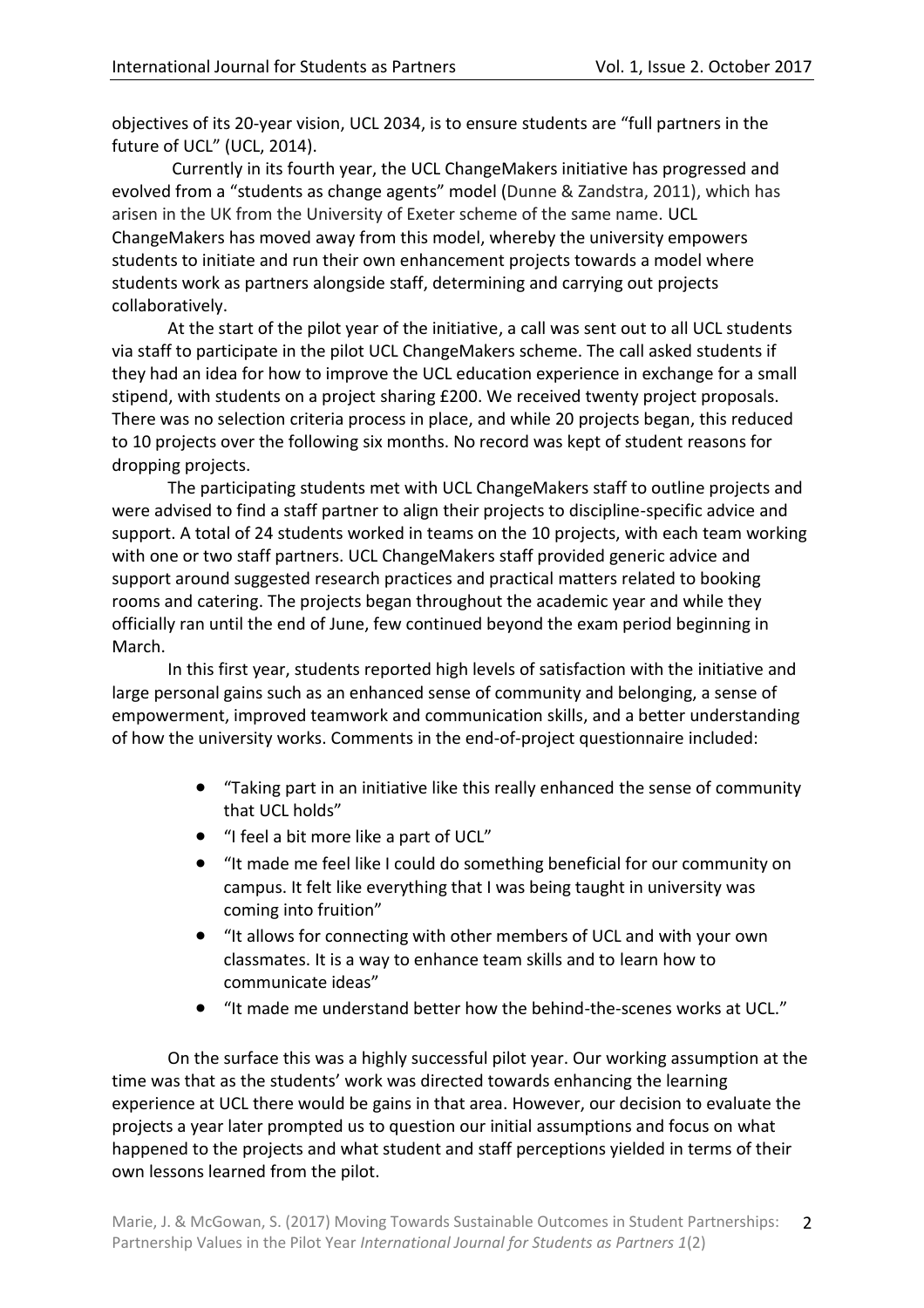The case studies discussed here emphasise the necessity of (a) defining the project in partnership, (b) the establishment of a collective sense of responsibility, and (c) a firm belief that students can achieve change. Taken in combination, we believe these values will lead to the sustained impact of educational enhancement projects driven by students. The cases also highlight important distinctions between the change-agents model (the starting point for the UCL ChangeMakers initiative) and students as partners model (the model UCL ChangeMakers used after the pilot year) as highly relevant for understanding the sustainable impact of such projects.

## SITUATING UCL CHANGERMAKERS IN THE STUDENT PARTNERSHIP LITERATURE

The benefits of student partnership have been well documented, and, indeed, we were able to trace many benefits in the first year of UCL ChangeMakers. Our evaluation documented not only the educational enhancement but also how this enhancement was (or was not) sustained after the project ended. UCL partnership work is guided by the current scholarship on partnership: the benefits, the challenges, and how such schemes operate within traditional institutional infrastructures.

Evaluations of local schemes have previously shown that partnership educational enhancement projects can have high immediate impact. For example, at the end of its first year, the Winchester Student Fellows scheme had resulted in a large number of small institution-wide changes, such as online learning resources **(**El-Hakim, King, Lowe, & Sims, 2016). Similarly, at Northampton, the URB@N scheme has led to changes to enhance the student learning experience, such as changes to the library induction (Maunder, 2015). However, there is little evidence of the impact of such work being sustained as yet, as these evaluations occurred at the end of the projects.

In investigating sustained impact, a question emerging from this paper is to what extent control should be passed over to students, especially as UCL ChangeMakers moved from the change-agents model to a students-as-partners framework. Dunne and Zandstra (2011) distinguish the students-as-change-agents model as students setting the agenda, whereas partnership usually occurs with a more explicit negotiation between staff and students. However, this distinction has become blurred in recent years. Healey, Flint, and Harrington (2016) explicitly categorise Exeter's "students as change agents" scheme as partnership work in the area of Scholarship of Teaching and Learning. We argue in this paper that the change-agents model is closer to students in control than to partnership in Bovill and Bulley's (2011) version of Arnstein's ladder of participation. The importance of the distinction for sustained impact is particularly shown in the case studies we discuss below.

Better established in the literature are the benefits for participants and institutions. For the participating students and staff, immediate benefits include enhanced motivation, engagement, and learning, with students and staff gaining awareness of how they think and who they are (Cook-Sather, Bovill, & Felten, 2014). Healey, Flint, and Harrington (2014) add the development of a sense of community, which aids student attainment and retention.

The benefits for institutions in running partnership schemes include the move to a more democratic, collaborative culture. Student partnership can challenge neoliberal economic conceptions of higher education, enabling the institution to recalibrate its purpose as students take more responsibility for their own learning (Dunne & Zandstra, 2011; Cook-Sather et al., 2014). Åkesson and Malmberg (2012) point out that student partnership is a way to increase educational quality at relatively low economic cost.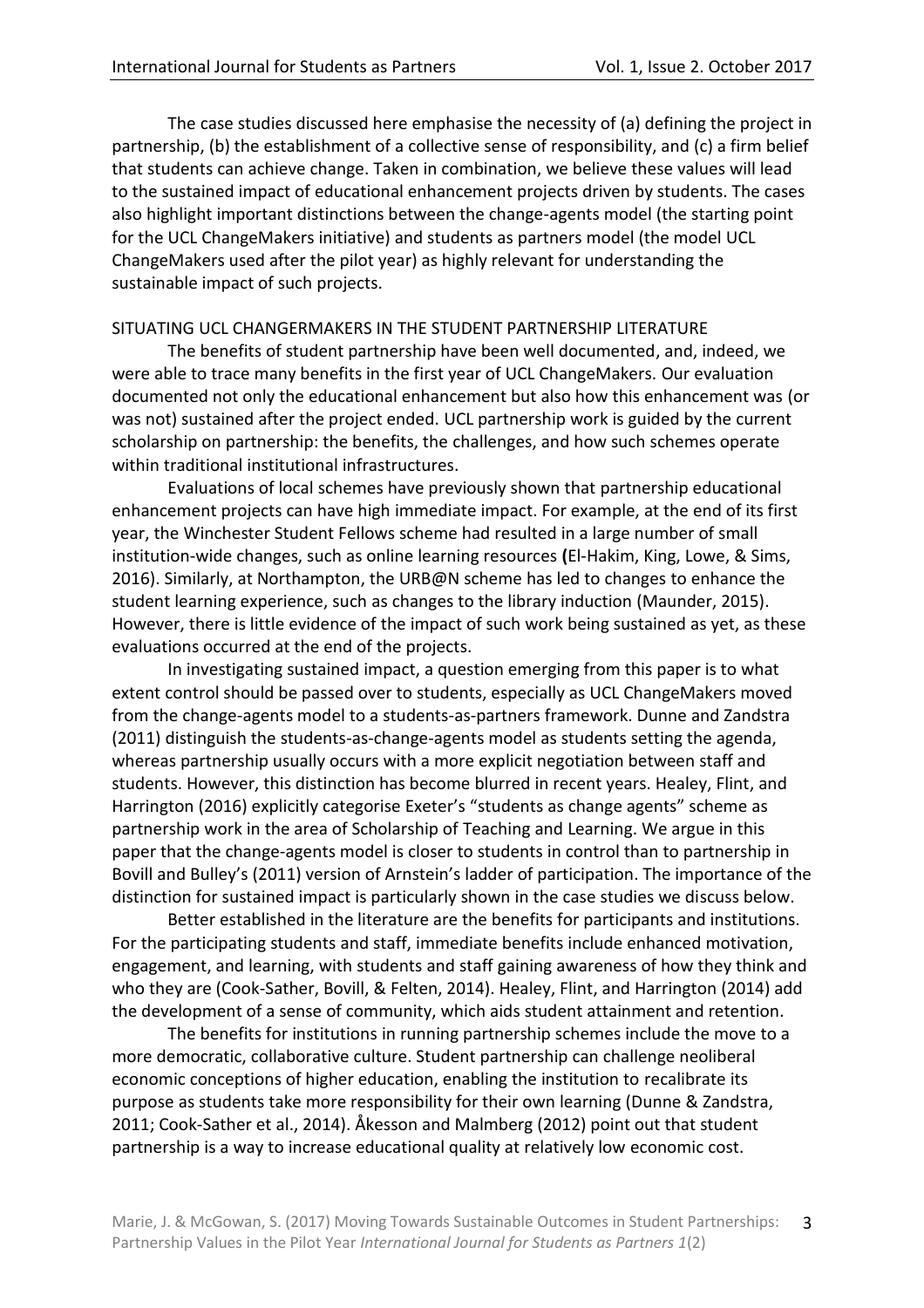Partnership work also improves students' development and employability skills (Andersson, 2012; Jarvis, Dickerson, & Stockwell, 2013).

Despite the high-impact benefits of partnerships, there is often resistance to partnership from both staff and students. Resistance among staff might stem from the need to reconceptualise learning and teaching and moving away from practices that had suited them as students to more inclusive ones (Cook-Sather et al., 2014; Cook-Sather, 2014). For many staff, time is a major factor in being part of partnership schemes in addition to normal workloads; the other factor is professional recognition for engaging in this work (Bovill & Bulley, 2011). Both time and the question of how this work relates to the promotion process might yield reluctance and hesitation from staff.

Staff may also be concerned about whether students have the requisite knowledge and expertise, and students may prefer working in the passive, traditional student role (Bovill, Cook-Sather, Felten, Millard, & Moore-Cherry, 2015). While sources of student resistance to partnership work are not well reported in the literature, student resistance could develop from a consumerised higher education sector; in other words, why should students do work they are paying fees for? We contend these particular forces play a role in the sustainability of partnership projects, not least because they are linked to multiple, complicated misperceptions, such as the perception held by staff and students that students cannot play a role in changing educational practice. A common misperception among students pertain to staff not having time to contribute to the project. Our case studies explore these perceptions and implicit frustrations that can affect the sustained impact of projects.

## METHODOLOGY AND ANALYSIS

Our main research questions centred on students' experience within their project and staff and student perceptions of the impact of their projects. We used data gathered at two points in time: at the completion of the project timeframe in 2015 and one year after this date in the summer of 2016.

An anonymous online survey was used to seek feedback on the scheme in June 2015 (questions are shown in Appendix 1). The response rate was 29%, with seven out of 24 students responding. The low response rate was probably due to the timing of the survey because most students had completed their studies by June. However, as the projects were allowed to continue until the end of June, this was deemed the most sensible time for the survey. To gauge sustainability of the completed projects, one question concerned how likely the students thought it was that a change would occur based on their completed project. On a scale of 1-5, where 5 was "very confident" a change would occur, three students rated the likelihood of change as 3, two of them as 4, and two as 5. Five students gave reasons for their ratings: Three said they were confident because they had received positive feedback, one because it linked to an institutional strategy, and another student was hopeful that the university was committed to improving and taking student views into consideration.

In addition to the final survey, the 24 students were each asked to provide a case study at the end of the 2015 spring term. Recorded interviews were held with students from four of the 10 projects; a separate group submitted their own video while another group submitted PowerPoint slides. Many of the projects were not completed at this point, but they provide an outline of what had been achieved at that point in the project lifecycles. The failure to submit a case study did not imply that the project was not completed or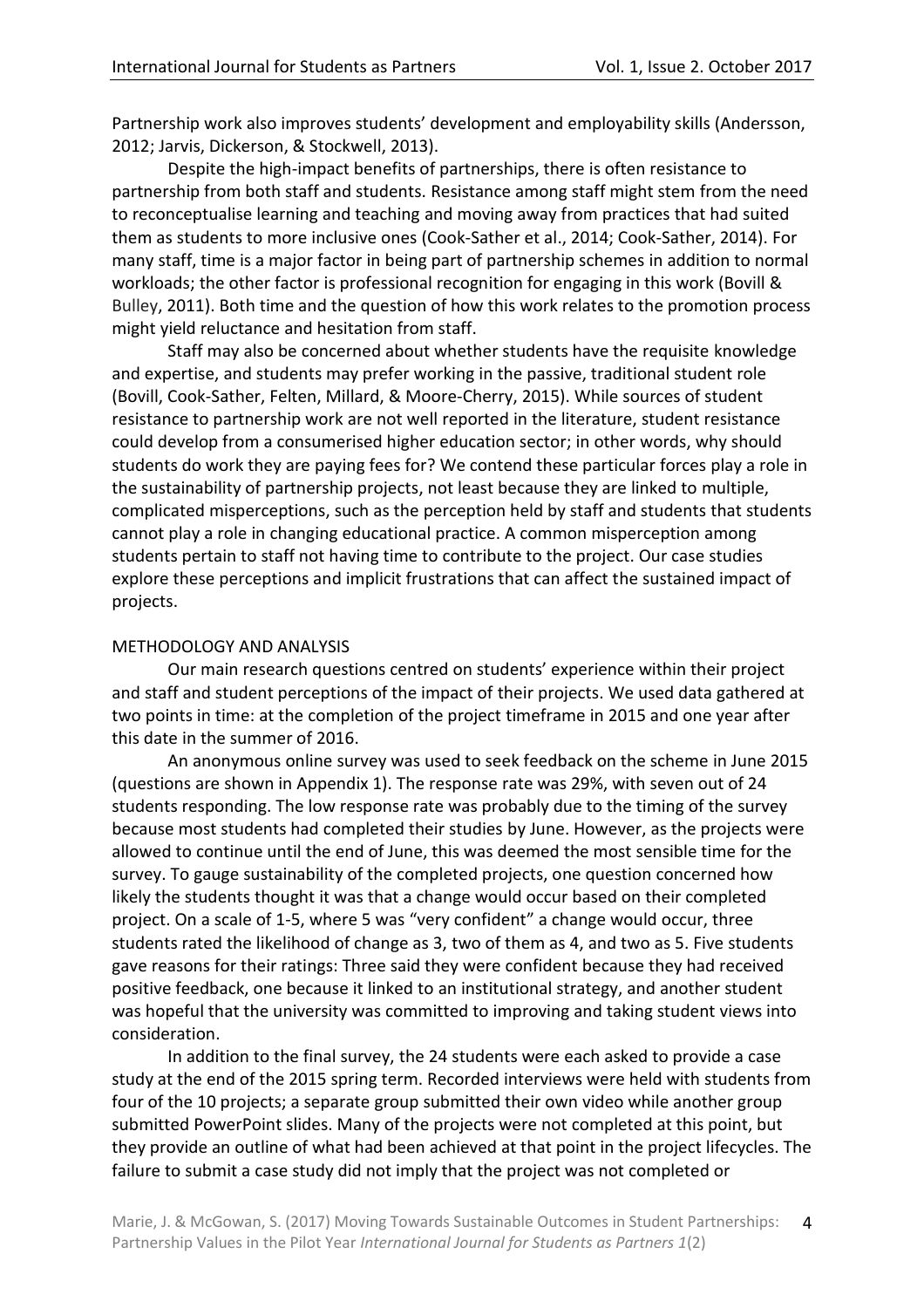successful. Staff have subsequently provided feedback and materials that the students themselves did not submit.

In 2016, we invited students and their staff partners to complete separate online surveys about the impact of the projects. Only three students (13%) and one staff member (10%) completed the survey. Within the survey, we asked who would be amenable to an interview; by chance both the former student and staff from the same project, "Assessment and Feedback" in Laws agreed to be interviewed. The agreement of the former Laws student to be interviewed was an anomaly; the interview occurred via Skype. The low response rate among students in general was due to many students no longer being at UCL. Another reason could be that we did not initially set up the year-on survey as an expectation of participating in partnership. The low response rate from staff could have been due to minimal engagement at the outset of the project; therefore participating in a survey a year later did not make sense.

Following this disappointing response rate to the survey from students and staff, we then emailed the staff partners directly at the start of August 2016 to ask what the impact of the project had been and what, if any, lessons they thought could be learnt to maximise the impact of the projects in future. Email communication proved more successful as seven staff replied to the UCL ChangeMakers director. We felt that staff were in a better position to inform on any lasting effects of the project, as most students were no longer at university. Therefore the interpretations of project impact were only taken from the staff perspective for many of the projects. Further work to plan and gather student perspectives would be helpful in future research projects.

We used an interpretivist, grounded approach (Charmaz, 2014) when analysing what we had gathered. We were reliant upon participants' perceptions and interpretations of whether the project had had an impact and the factors that had influenced that. Through triangulating the final evaluations, online surveys, email communications, and interviews, we were able to piece together stories of impact as well as stories where impact was not possible due to miscommunication or misunderstanding. These data points further allowed us to outline factors that influenced the sustainability of the projects, which will be described in detail in our case studies. The limitation of the low response numbers make it impossible to generalise our findings; yet, taken together they provide useful perspectives and insight into what is needed in partnerships to garner sustainable educational impact.

Participant quotes come from the interviews and online surveys conducted a year after the projects ended and interviews at the end of the projects.

#### FINDINGS

The table below shows the activity of 10 projects from the first year: what happened during the year, project outputs and what, if any, sustainable outcomes the project had following the project's completion. Four of the projects will be discussed in depth as cases representing important questions to be asked of student-staff projects. Collectively, the case studies emphasise the importance of partnership for sustained impact, the characteristics of partnerships, and the challenges faced when trying to achieve this through a change-agents model. Furthermore, each case study poses an important question to consider when thinking about how to foster effective student-staff partnerships.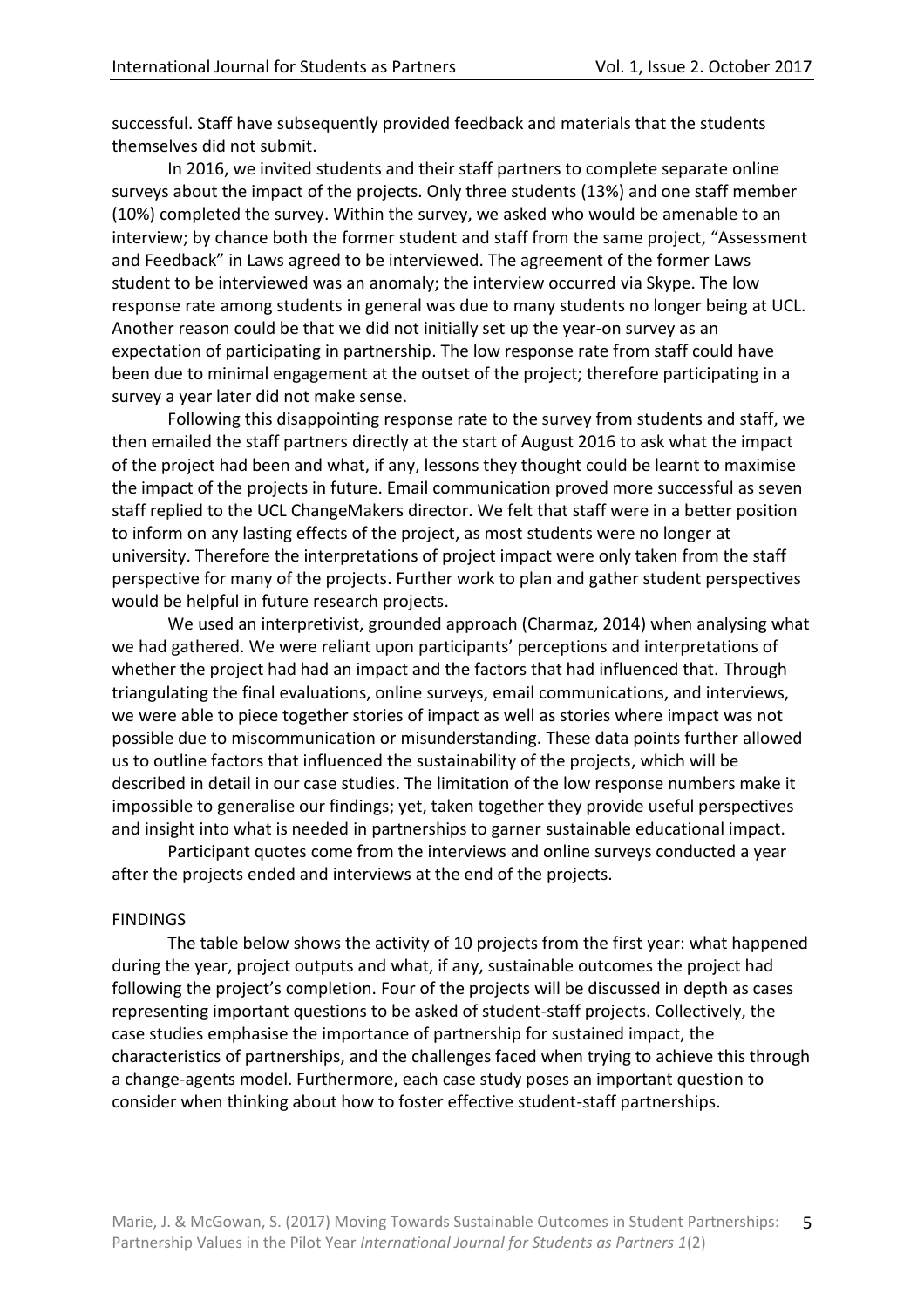| <b>PROJECT TITLE</b>       | <b>OUTPUTS FROM THE PROJECT</b>                          | <b>SUSTAINABLE OUTCOMES</b>                                                             |
|----------------------------|----------------------------------------------------------|-----------------------------------------------------------------------------------------|
| Intercalating              | No information.                                          | No information: assumed no sustainable                                                  |
| <b>Bachelor</b> of         |                                                          | outcome.                                                                                |
| Science (iBSc)             |                                                          |                                                                                         |
| Reforms                    |                                                          |                                                                                         |
| Second Language            | Skype exchanges between                                  | Though the department attempted to rerun                                                |
| Learning                   | approx. 12 UCL and 12                                    | the Skype exchanges there was no student                                                |
|                            | Columbian students; Wiki page                            | uptake in 2015/16.                                                                      |
|                            | also created.                                            |                                                                                         |
| Assessment and<br>Feedback | Document produced and<br>disagreement between student    | No outcome possible as staff do not recall<br>receiving the report.                     |
|                            | and department as to whether                             |                                                                                         |
|                            | it was delivered.                                        |                                                                                         |
| Module Database            | Identified need for a better                             | Staff provided feedback that there was no                                               |
|                            | system for module choice.                                | sustainable outcome.                                                                    |
| Belonging and              | Demonstrated a belonging gap,                            | Project findings raised in two meetings with the                                        |
| Attainment                 | correlated to the attainment                             | Vice Provost (Education and Student Affairs).                                           |
|                            | gap for black and minority                               | Planning new projects on belonging and                                                  |
|                            | ethnic (BME) students                                    | enhancing the breadth of cultural capture in                                            |
|                            |                                                          | the degree.                                                                             |
| PhD Forum                  | Demonstrated a need for an                               | No information available.                                                               |
|                            | online platform to encourage                             |                                                                                         |
|                            | communication, collaboration,                            |                                                                                         |
|                            | and knowledge and skills                                 |                                                                                         |
|                            | exchange and a women's forum                             |                                                                                         |
|                            | to help them transition from                             |                                                                                         |
| Curriculum                 | their PhD into a career.<br>A number of issues about the |                                                                                         |
| Review to                  |                                                          | Comments in the National Student Survey<br>(NSS) had a high degree of similarity to the |
| <b>Identify Syllabus</b>   | programme were discussed<br>amongst the student body and | PowerPoint slides, leading to a major rethink                                           |
| Overlaps                   | eight PowerPoint slides were                             | about the nature and structure of the                                                   |
|                            | delivered.                                               | programme.                                                                              |
| Moodle Best                | Moodle Site Best Practice Guide                          | The guidelines were discussed by staff. At a                                            |
| Practice                   | produced.                                                | student-staff meeting in 2015, students                                                 |
|                            |                                                          | reported that the majority of Moodle sites are                                          |
|                            |                                                          | much easier to follow.                                                                  |
| Clinical-Based             | Trialled problem-based learning                          | Piloted a clinical problem-based scenario in                                            |
| Learning and               | in one lecture and                                       | 2015/16 with mixed response from students                                               |
| Medical                    | demonstrated through student                             | but overall improved student engagement.                                                |
| Illustration               | feedback that it had improved                            | Plans to expand on this in 2016/17. Successfully                                        |
|                            | their learning.                                          | applied for funding from UCL ChangeMakers in                                            |
|                            |                                                          | 2016/17 to include illustration-based learning                                          |
|                            |                                                          | and to pilot drawing in the course.                                                     |
| Student                    | Report making                                            | Changes have been made in at least seven of                                             |
| Academic                   | recommendations in 12 main                               | the areas in which recommendations were                                                 |
| Engagement                 | areas.                                                   | made.                                                                                   |

**Table 1. Overview of project outcomes**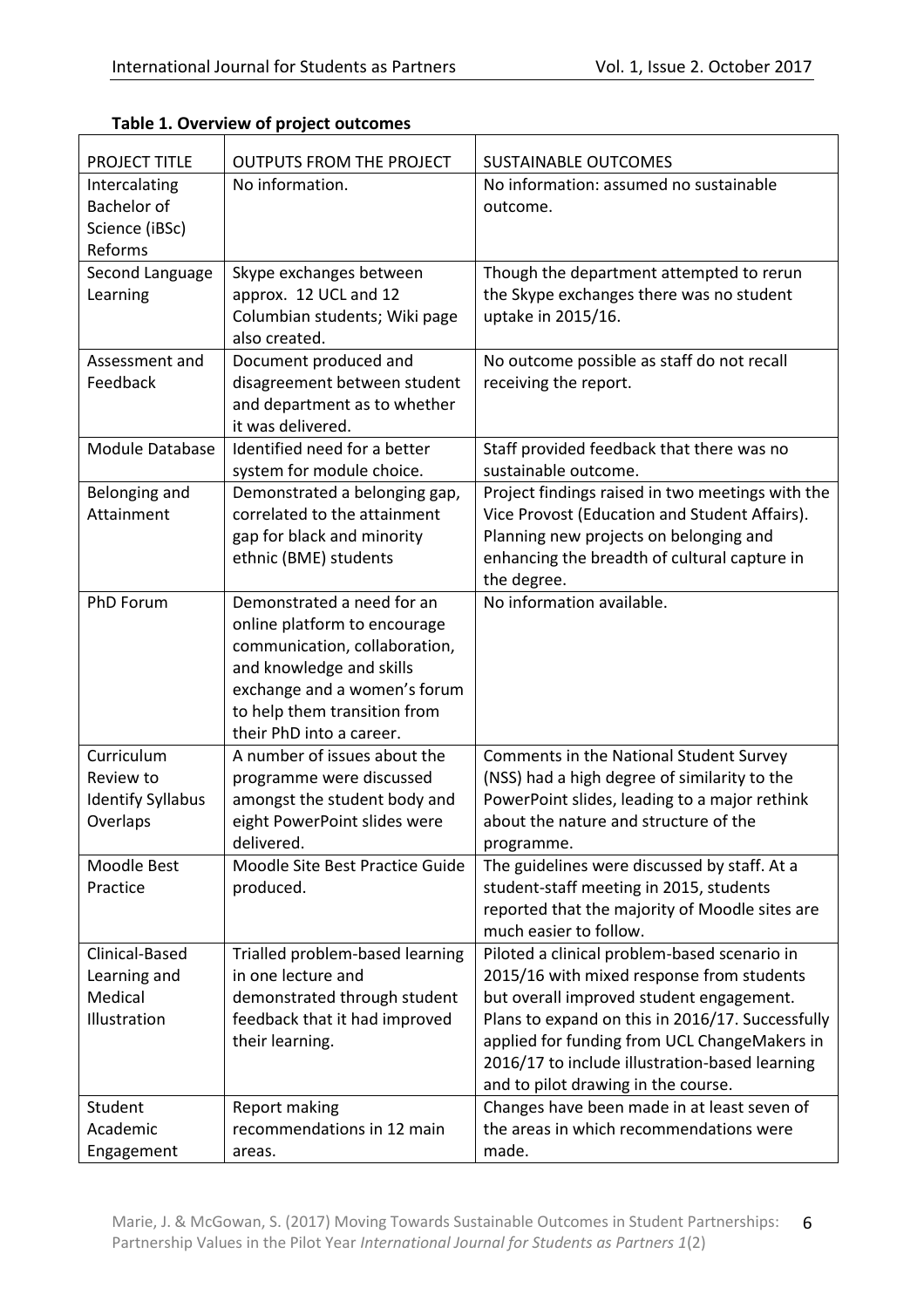# **Case study 1: How should partnerships be defined? And who should define them?**

When the UCL ChangeMakers announcement appeared in her email inbox, a fourth year student in Laws, Beth<sup>i</sup>, applied immediately and cited her goal to investigate changes to final year modules. Her written proposal stated that her project would aim to introduce opportunities for team work as a form of formative assessment into the Faculty of Laws. The staff member involved in the project also remembers the student's wish to explore the incorporation of group work in the curriculum. The staff member recalled the idea as innovative, and she applauded the student for recognising the need to connect academic group work to group work that might happen within a law firm. After their first project meeting, the staff member thought Beth would pursue this question in her project.

There were only two meetings between the staff member and Beth throughout the project: the initial meeting to discuss the project and the second-term meeting to discuss progress. Beth felt that the member of staff was too busy: "We just felt like we could do it along with it and obviously someone who is a staff who does not have time to be involved and our project was changing so much so I think at some point we lost the connection with the staff member" (Interview a year after the project). Meanwhile, the staff member clearly felt that it was not her place to reach out to the student: "I remember having this conversation when I was saying, 'how do we know what is happening in the project?' And we don't. It could have been purely this case. This student got distracted and did not close the loop or she may have done more and did not tell me about it" (Interview a year after the project). Uncertainty over communication marred the project from the outset.

The middle of the project produced many questions for the staff member around what was happening—particularly about how to receive and give guidance to the student. At their second meeting, the staff member discovered the student had shifted the project focus to gathering feedback on improving timely essay feedback. In fact, in her interview a year after the project had ended, the student said the project goal had always been more about timely feedback on formative essays.

The staff member was disappointed to learn the student had switched project topics midyear as she felt the department had already gathered information about timely feedback on essays and they were in the process of improving it. In particular, she was unsure if she could have told the student what to work on at that point, when it became clear to her that the student work would be of little benefit to the department. She said: "My initial understanding, and it is probably wrong, but my initial understanding was students are to set the agenda and they tell you the things they feel need to be changed. So we don't want to take over. So I don't know" (Interview a year after the project). While the tutor's understanding of a student as change agent may have been correct, the midyear switch presented the staff member with a sense of time wasted over issues already known to the department.

Finally, there is no final report that anyone can currently produce; the student stated she submitted a report to the tutor; the tutor said she did not receive a report from the student. The concerns reported here indicate that there was insufficient communication between the student and staff partner to ensure that they agreed on and defined the project's purpose, or that they returned to that purpose throughout the project and that it remained relevant and useful to all stakeholders.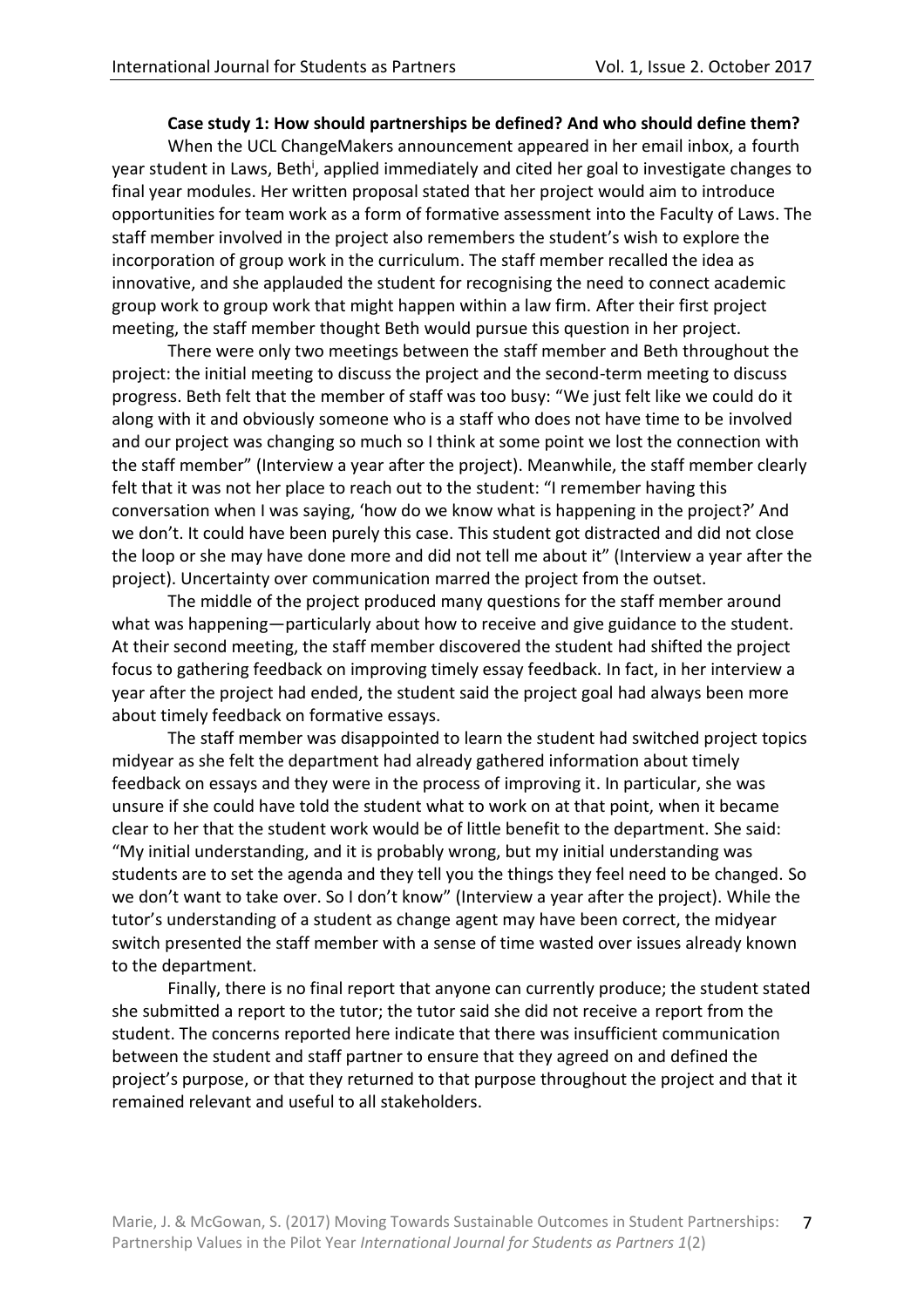# **Case study 2: Whose responsibility is it to continue the work?**

A Spanish and Latin American Studies student in his second year, Dan, who proposed and ran a project titled, "Second Language Learning," identified a need to provide more opportunities for students in his programme to practise their oral language skills. He therefore arranged an online exchange with a Columbian university. During the project year, 12 UCL students partnered with Columbian students to discuss predetermined topics during Skype sessions. In between Skype sessions, Dan built a Wiki page for them to practise their written skills. Anecdotally, the student response to these activities were very positive; according to both the student and a tutor in the department, although no official evaluation was carried out.

The relationship between the student and staff partner was not very strong. In an online survey conducted a year after the project was completed, Dan reported: "I didn't have very much contact with my staff partner. A member of my department said that they would be happy to support me when I asked at the departmental student-staff meeting, but I didn't have a time when I felt it appropriate to call upon this help." As such, the project was student-led but not necessarily a partnership.

At the end of the project the student described his experience as empowering: "It's empowered me. . . . Whereas before I think I was content to be a consumer . . . of education here at UCL, the ChangeMakers project has allowed me to conceive [of] myself in a producing role" (Interview with Dan).

A year later, the student reported that while the exchanges had initially worked very well, interest had faded. He had studied abroad as part of an exchange program the following year and no online exchanges between UCL and Colombian students had been organized. As a result, in the student survey a year after the "Second Language Learning Project" ended Dan wrote: "I don't think that the project had an overly large impact in my department."

A year after the project, a tutor in the department informed us that at Dan's request he had sent out an email asking for volunteers to participate in an exchange the following year but received no responses to either this email or a subsequent one that was sent at the request of the Columbian instructor. The tutor was clear that this failure was not due to a lack of need. At the time, the current student cohort requested additional classroom language instruction.

Two students, who the tutor characterized as "keen, diligent students," had initially volunteered to take over facilitating the exchange but he was uncertain whether they had done so. He explained that staff could have taken this forward, in particular by integrating it into a core Spanish language module, but staff were too busy to implement this. This would indeed have been a productive, relevant way forward, yet responsibility for sustaining and dissemination of the idea fell to the tutor. Integration of the Skype exchanges into a core module would have been more likely to occur if the project plan had included plans for dissemination of ideas to module coordinators suggesting where to embed and integrate materials. It also brings into question not only the responsibility of the student or tutor but also the question of who will advocate for continued changes to core modules in a programme.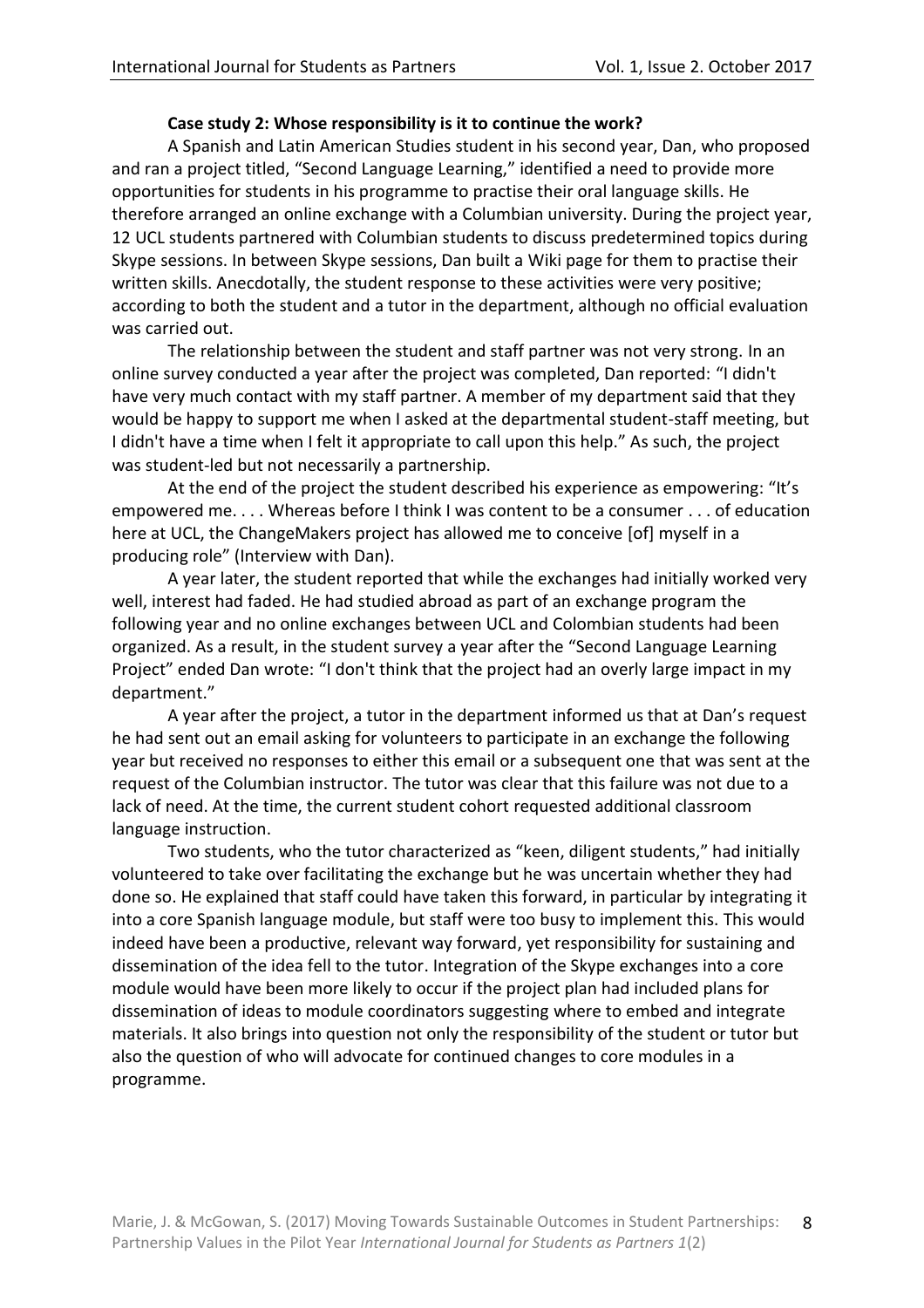# **Case study 3: How will project findings be shared and how will they be most useful for sustainability?**

Two dissatisfied students, Fred and James, were challenged by departmental staff to take on a project to review their course curriculum in order to identify overlaps, which when eliminated would create more time for students to pursue their individual interests. The aim of staff in challenging the students in this way was to convert their dissatisfaction into a force for positive change. The "Syllabus Overlaps" project was the most controversial in terms of its outcomes. The only information on this project comes from the staff involved in the project. They report that the students stayed in touch, with over four meetings occurring between them and the students. However, the staff reported in the 2016 survey that while they received a PowerPoint presentation from the students, they did not receive a final report.

In the survey a year later, a member of staff reports that the students talked a lot to other students in the department and that they catalysed concerted efforts against a member of staff to complain about their module in their responses to the UK's National Student Survey (NSS). Another staff member wrote in an email that the issues raised by Fred and James were not unreasonable, but the way they reported them was very unfair. Following the NSS results, the department had undertaken a major reflection about the nature and structure of the programme. Nonetheless, staff felt strongly dissatisfied with the project.

There is no evidence of the students asking others to put their findings as comments in the National Student Survey, and it would be surprising if their findings and the survey did not reflect the same student views. Nevertheless, there was a staff perception that the students acted unethically, and that while the project has resulted in educational enhancements it has also undermined efforts to develop a culture of student partnership. The irony of this is that if the students acted in this way, they were probably motivated by a sense of powerlessness to effect change through the project. This could have been a symptom of the weakness of the partnership element present in this project.

# **Case study 4: What can students achieve?**

The "Student Academic Engagement" project was, on the face of it, one of the most successful in terms of delivering positive change. The project was broadly envisaged as trying to identify possible enhancements to the programme. The student, Eva, recruited both students and staff to advise on the project. Eva then conducted a survey and series of focus groups to gain student input. She had weekly meetings with her staff partner, a teaching administrator, and her student team. Towards the end of the project when interviewed, Eva was very confident that her project would bring about change because she had strong support from the teaching administrators.

A year later, a teaching administrator in the department reported that of the 12 areas in which the report made recommendations there had been changes in at least seven of them. She was unclear whether change had occurred in an eighth area and the final 4 were about particular modules or areas of study, where content and delivery is continually reviewed and updated. The administrator reported that there is a strong relationship between academic staff and teaching administrators and that all recognise the importance of engaging with students and taking their feedback seriously. The major barrier (also reported by the student at the time) was that of time for the project. She continued to say that the major lesson to be learned from the project is that students should not restrict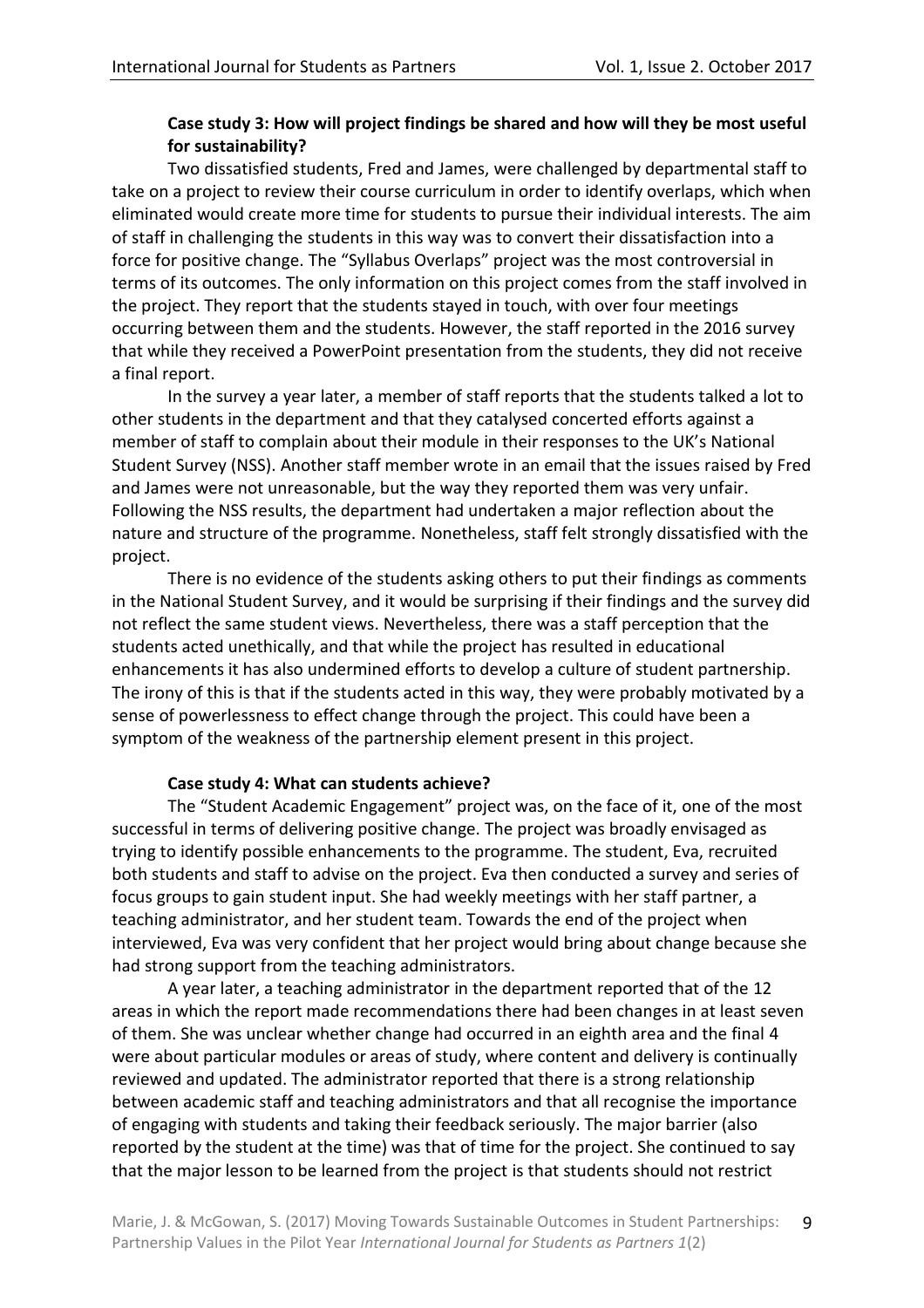themselves and that even big changes may be possible. One of the recommendations that did not appear in the report was about the restrictions there were on module choice in years 2 and 3 because the students thought it could not be changed. These restrictions have now been changed for students entering from 2017/18.

A word of caution came from one of the academic staff, who noted that the findings of the report were in line with staff perceptions and that he doubted action would have been taken so swiftly if this had not been the case. He stated that the actions were thus not due (or at least solely due) to the project. It is of course entirely right that changes should only be made quickly where views are aligned: Cook-Sather et al. (2014) emphasise that neither partner's views should override the others. However, this does not mean that the students' work did not deserve any credit for the change.

#### DISCUSSION: WHAT CAN WE LEARN FROM THE CASE STUDIES?

Across the four case studies, we found a number of factors that could have contributed to fruitful, sustainable outcomes for each project: defining the project as a partnership at the outset, considering who has responsibility for sustaining the project, establishing trust, and acknowledging what students can achieve. Additionally, our findings show positive moments where partnerships enhanced educational processes leading to sustained impact.

## **Definition of the project in partnership**

The first case study highlights the real need for the project to be defined as a partnership and the importance of partnership values (Higher Education Academy, 2014). This project would have benefitted from a sense of collective responsibility for the results, with open and honest dialogue about what would be useful to the department. The staff member was right that she could not demand to change the focus for the project in the middle of the project. However, if she wanted to sustain a partnership, she and the student could have addressed the misalignment of objectives and how the project would not be useful to the department. Yet, the staff member was uncertain about the parameters of the project and who should lead at any particular moment. The uncertainty of the staff member, which meant that she did not reach out to the student and encourage her to pursue her original project idea, resulted in the project not fitting with the aims of the department.

The student on this project (and others, particularly case study 2) held the perception that staff were too busy to contribute. While this might be true of most higher education administrators at any university in the world, this posed a limited, narrow view on the project. This reflects both a lack of communication and a lack of plurality, with students' inability to recognise staff contributions necessary to ensure the project's sustainability. This was an important lesson to learn in thinking about partnership projects existing within a term and beyond it. It is not just about what happened when they were conducting the project, but its sustainability, which would require the input and sense of ownership of the staff member involved.

#### **Responsibility for sustaining the project**

The question of who is responsible for sustaining the project, raised by the second case study, is perhaps a false one: There should be collective responsibility, which as discussed above is built through more a collective definition of the project and through the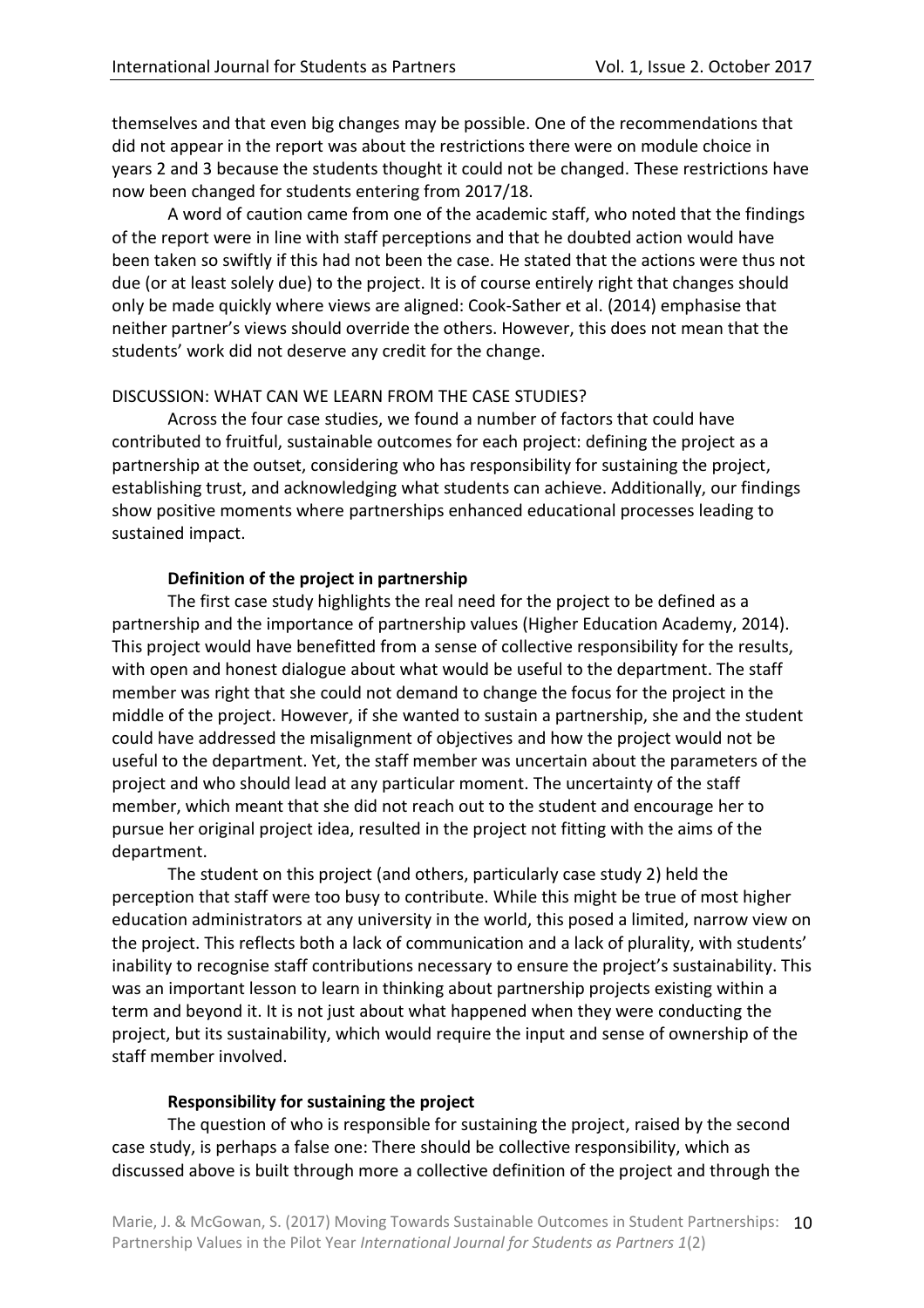students involving staff more in its delivery. Sustainability is difficult to deliver without staff involvement, as students have other commitments, such as the year abroad in this case, and a limited time at the university. Staff are likely to have a greater understanding of how changes occur in their contexts: which forms to fill in, who to ask for help and when, or what constraints exist. Having said this, Dan's project's sustainability would have been aided by a systematic evaluation of the pilot to make an evidence-based claim for its continuation and the benefits it posed to core modules.

# **Trust**

Case study 3 reminds us of the vulnerability of staff in working with students as partners. Crawford (2012) discusses how staff were concerned about whether the findings of student consultants on teaching would be used against them in performance reviews. Cook-Sather (2014) also discusses staff seeing student consultants as threatening when they do not view them as partners. Staff in the department where the "Syllabus Overlaps" project occurred, have the perception that students used their findings against them in the National Student Survey. Whereas one might be able to guarantee that the findings will not be used managerially, it is difficult to guarantee how students will use their findings. The focus instead must be on how to develop a trusting relationship on both sides, where the joint aim is to enhance practice, use findings ethically, and where staff will help to effect change.

## **What can students achieve?**

As discussed above, the "unethical" reporting in case study 3 may have been due to the students not believing that their work had the power to create change, and so ensured their findings were also reported in the NSS. A lack of belief that students have the power to create change is a problem that was reported in two other projects. The staff partner on case study 4 reported that the project report had not made recommendations in one area because the students felt that change was not possible in that area. The student in case study 1 reported difficulty getting other students to participate in the project because they did not believe that change could be achieved. This speaks to the lack of student partnership culture that existed at the time. It is therefore vital that the successes of such projects are made visible to students to build belief in their power to influence change.

# **Time**

One major barrier to the other projects producing a sustainable outcome was poor time management. The projects started throughout the year, and while many students planned to continue their projects following the exam period, this did not happen. As a result, two of the projects did not produce outputs in the form of recommendations that could be used. As a result, UCL ChangeMakers now asks for all projects involving undergraduates to be completed prior to the exam period and provides training on time management.

#### **CONCLUSION**

Student-staff partnerships bring many benefits to higher education. The lessons learned from these case studies informed the subsequent ChangeMaker projects, particularly in emphasising what goes into a successful partnership in order to enact meaningful change: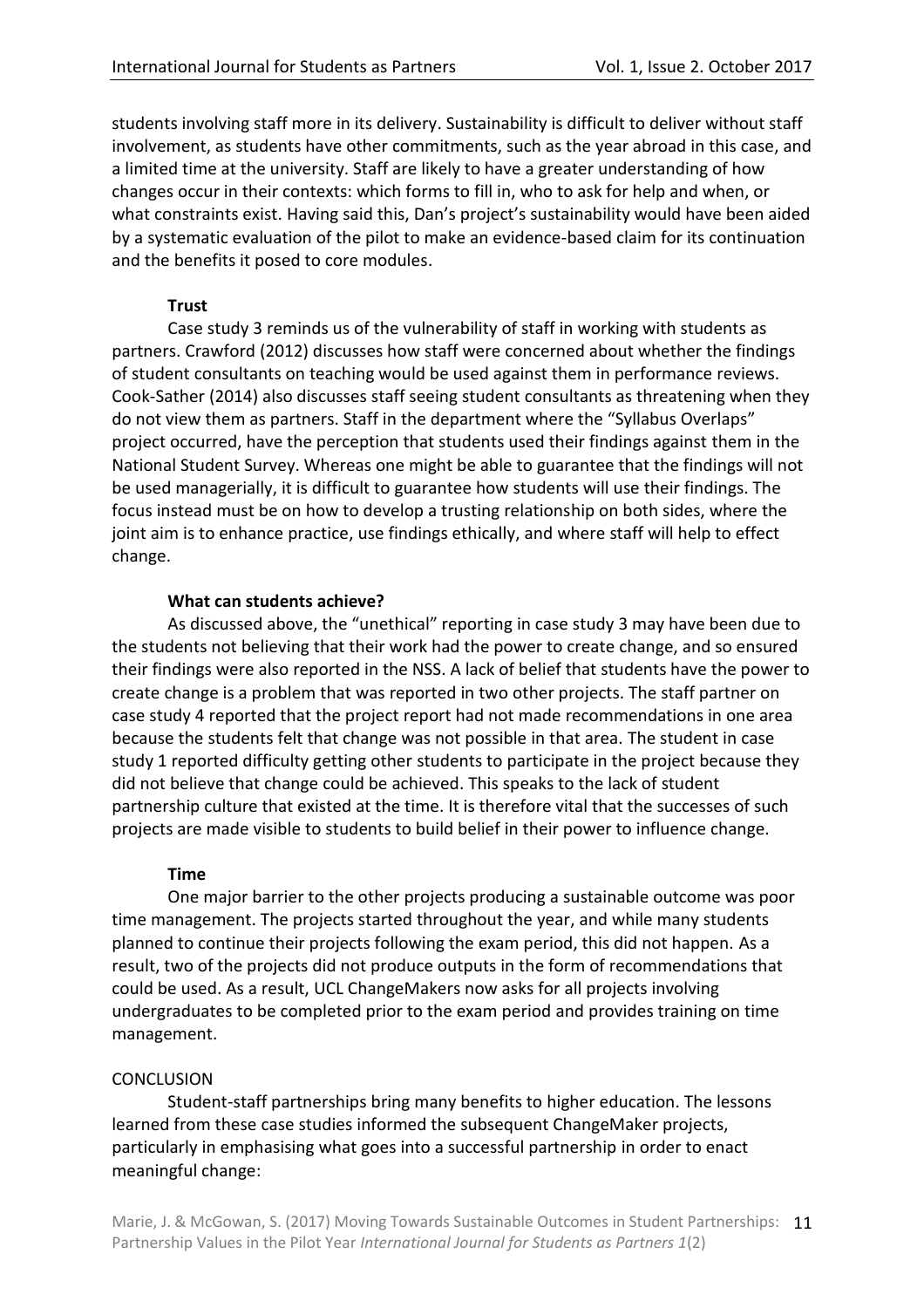1. Students and staff need to recognise and commit to the idea of partnership as crucial to the project's sustained success. The projects may be successful in the short term without staff input, but they are unlikely to be sustainable if students do not create collective responsibility for the project by involving staff.

2. Partnership schemes need to emphasise and explore with students and staff the multidimensional aspects of partnership work. For example, students need to acknowledge that a staff member's schedule might limit the time available to discuss project progress; yet, the nature of staff work means that they have experience and administrative knowledge that is important for effecting longer-term impact. Inversely, staff need to acknowledge and accept that students might not have developed these requisite project management skills; therefore, extra time and explanation might be needed to bring students into these processes. However, students have current experience of being taught at a university and a perspective that encompasses not only the course being taught but the whole programme and student experience, which is important for understanding how best to implement positive change for students. Recognizing partnership work as multidimensional requires each partner to understand each other's strengths and constraints.

3. Students need to think carefully (with support) about choosing the appropriate staff member to work *with* them on the project rather than *advise* them. This evaluation is not intended to imply that students should not initiate or drive their own enhancement projects, as per the students-as-change-agents model; this is still an important part of the UCL ChangeMakers ethos. However, the impetus for change will not be sustained unless students find the appropriate partners in carrying out their work.

4. Uncertainty about roles can be paralysing: Staff may fear disempowering students by trying to redirect their work towards something that will have lasting impact while students may struggle to challenge staff to question embedded and cherished practices, particularly when students perceive staff as experienced or powerful. Staff and students may need the reassurance that they do not always have to achieve a perfect partnership. Staff need to involve students and empower them as best befits the context in which they work. Usually, that will involve empowering students more than they currently are, but not in all cases.

5. Honesty is required in terms of what is useful for staff/departments as well as about the uncertainty that exists for staff and students in how to act in partnerships when this practice is new to them. Honesty helps to develop trust—trust that students will use the findings fairly and trust that staff are serious about the possibility of implementing change based on the project—which is vital to successful partnership.

6. Finally, it is important to envision the sustained impact of the partnership by closing feedback loops and informing students of the project's impact after it ends. Through this last aspect of partnership, communication beyond graduation (or during a study abroad) further empowers the students and staff to recognise their contributions to enhancing educational practices.

*Before conducting the interviews and surveys cited in this research article, the university's research ethics board successfully reviewed and approved research efforts conducted within the researchers' academic centre.*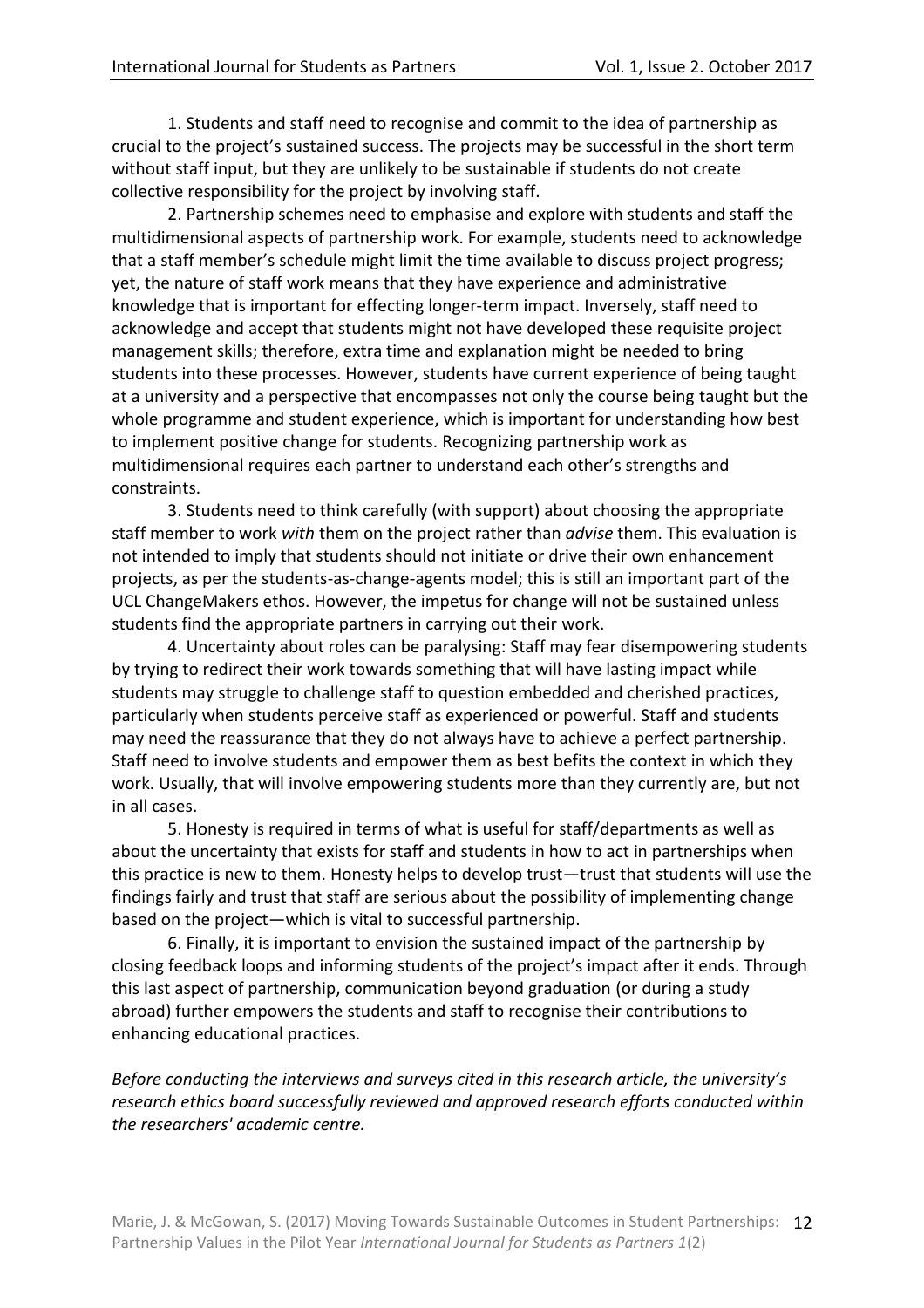# NOTE ON CONTRIBUTORS

**Jenny Marie** *has directed UCL ChangeMakers since 2015. As well as her interest in studentstaff partnership, she is interested in the enhancement of assessment and feedback and is currently part of UCL's Assessment Review team.*

**Susannah McGowan** *is a Teaching Fellow in the King's Learning Institute at King's College London. Prior to this position she worked at the University College London Arena Centre for Research-based Education and the Center for New Designs in Learning and Scholarship at Georgetown University in the United States. Since beginning this article, she moved from UCL to King's College London.*

# **REFERENCES**

- Åkesson, E., & Malmberg, A. (2012). Preface. In J. Gärdebo, & M. Wiggberg (Eds.), *Students, the university's unspent resource: Revolutionising higher education through active student participation* (pp. 3-6). Uppsala University: Report series from the Division for Development of Teaching and Learning, number 12.
- Allin, L. (2014). Collaboration between staff and students in the scholarship of teaching and learning: The potential and the problems. *Teaching & Learning Inquiry*, *2*(1), 95-102.
- Andersson, S. (2012). Hearing the call for active student participation. In J. Gärdebo, & M. Wiggberg (Eds.), *Students, the university's unspent resource: Revolutionising higher education through active student participation* (pp. 19-30). Uppsala University: Report series from the Division for Development of Teaching and Learning, number 12.
- Bergmark, U., & Westman, S. (2016). Co-creating curriculum in higher education: Promoting democratic values and a multidimensional view on learning. *International Journal for Academic Development*, *21*(1), 28-40.
	- <http://dx.doi.org/10.1080/1360144X.2015.1120734>
- Bovill, C., & Bulley, C.J. (2011). A model of active student participation in curriculum design: Exploring desirability and possibility. In C. Rust. (Ed.), *Improving student learning (ISL) 18: Global theories and local practices: Institutional, disciplinary and cultural variations* (pp. 176-188)*.* Series: Improving Student Learning. Oxford: Oxford Brookes University.
- Bovill, C., Cook-Sather, A., Felten, P., Millard, L., & Moore-Cherry, N. (2015). Addressing potential challenges in co-creating learning and teaching: Overcoming resistance, navigating institutional norms and ensuring inclusivity in student-staff partnerships. *Higher Education, 71*(2), 195-208. [http://dx.doi.org/10.1007/s10734-015-9896-4h](http://dx.doi.org/10.1007/s10734-015-9896-4)
- Brooman, S., Darwent, S., & Pimor, A. (2015). The student voice in higher education curriculum design: Is there value in listening? *Innovations in Education and Teaching International, 52*(6), 663-674. <http://dx.doi.org/10.1080/14703297.2014.910128>
- Carey, P. (2013). Student as co-producer in a marketised higher education system: A case study of students' experience of participation in curriculum design. *Innovations in Education and Teaching International, 50*(3), 250-260. <http://dx.doi.org/10.1080/14703297.2013.796714>

Charmaz, K. (2014). Constructing grounded theory. ( $2^{nd}$  ed.) Thousand Oaks, California: Sage.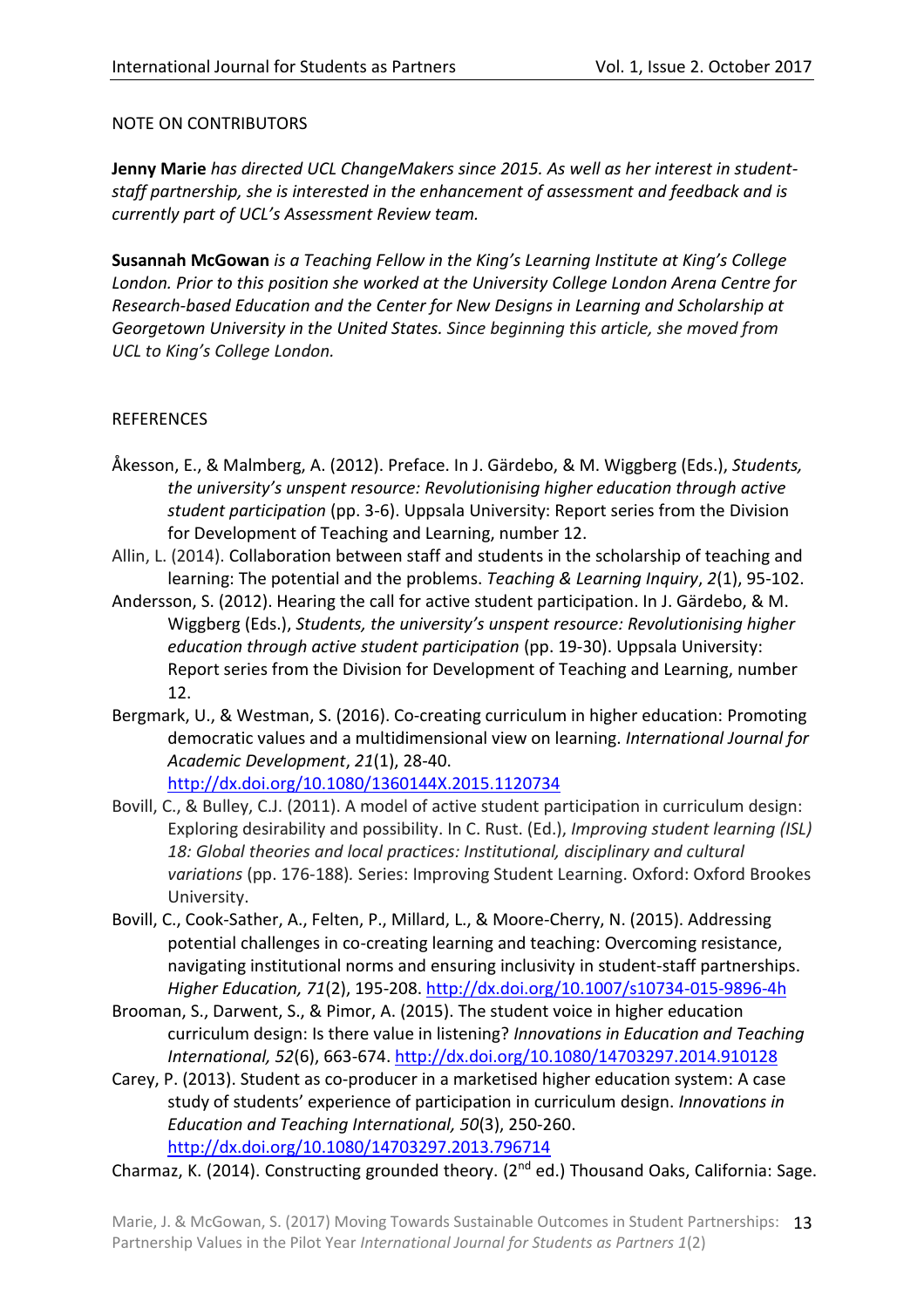Cook-Sather, A. (2014). Student-faculty partnership in explorations of pedagogical practice: A threshold concept in academic development. *International Journal for Academic Development, 19*(3), 186-198. <http://dx.doi.org/10.1080/1360144X.2013.805694>

- Cook-Sather, A., Bovill, C., & Felten, P. (2014). *Engaging students as partners in learning and teaching: A guide for faculty*. San Francisco: Jossey-Bass.
- Crawford, K. (2012). Rethinking the student-teacher nexus: Students as consultants on teaching in higher education. In M. Neary, H. Stevenson, & L Bell (Eds.), *Towards teaching in public: Reshaping the modern university.* London: Bloomsbury.
- Dunne, E., & Zandstra, R. (2011). *Students as change agents: New ways of engaging with learning and teaching in higher education*. Bristol: Higher Education Academy.
- El-Hakim, Y., King, S., Lowe, T. & Sims, S. (2016). Evaluating partnership and impact in the first year of the Student Fellows Scheme. *Journal of Educational Innovation, Partnership and Change, 2*(1). Retrieved from: <https://journals.gre.ac.uk/index.php/studentchangeagents/article/view/257>
- Higher Education Academy. (2014). *Framework for partnership in learning and teaching in higher education*. York: Higher Education Academy. Retrieved from: <https://www.heacademy.ac.uk/students-partners-framework-action>
- Healey, M., Flint, A., & Harrington, K. (2014). *Developing students as partners in learning and teaching in higher education*. York: Higher Education Academy.
- Healey, M., Flint, A., & Harrington, K. (2016). Students as partners: Reflections on a conceptual model. *Teaching & Learning Inquiry*, *4*(2), 1-13. <http://dx.doi.org/10.20343/teachlearninqu.4.2.3>
- Jarvis, J., Dickerson, C., & Stockwell, L. (2013). Staff-student partnership in practice in higher education: The impact on learning and teaching. *Procedia - Social and Behavioral Sciences, 90*(10), 220-225. <https://doi.org/10.1016/j.sbspro.2013.07.085>
- Maunder, R. (2015). Working with students as partners in pedagogic research: Staff and student experiences of participating in an institutional bursary scheme. *Journal of Educational Innovation, Partnership and Change, 1*(1), 1-7. <http://dx.doi.org/10.21100/jeipc.v1i1.162>
- Mihans, R. J.; Long, D. T., & Felten, P. (2008) Power and expertise: Student-faculty collaboration in course design and the scholarship of teaching and learning. *International Journal for the Scholarship of Teaching and Learning*, *2*(2), 1-9. <https://doi.org/10.20429/ijsotl.2008.020216>
- UCL. (2014). *UCL 2034: A new 20-year strategy for UCL* (UCL strategy document). Retrieved from University College London website [http://www.ucl.ac.uk/2034.](http://www.ucl.ac.uk/2034)

# APPENDIX 1

1: Are you glad you undertook a UCL ChangeMaker Project?

- 2: Was it enjoyable to undertake a UCL ChangeMaker Project?
- 3: Would you recommend UCL ChangeMaker Projects to other students who are interested in making a change at UCL?
- 4: What advice would you give to another student who was thinking of doing a UCL ChangeMaker Project?
- 5: How would you rate UCL ChangeMaker Projects? Rate between 1-5, where 5 is excellent. 6: Has running a UCL ChangeMaker Projects improved your experience at UCL?